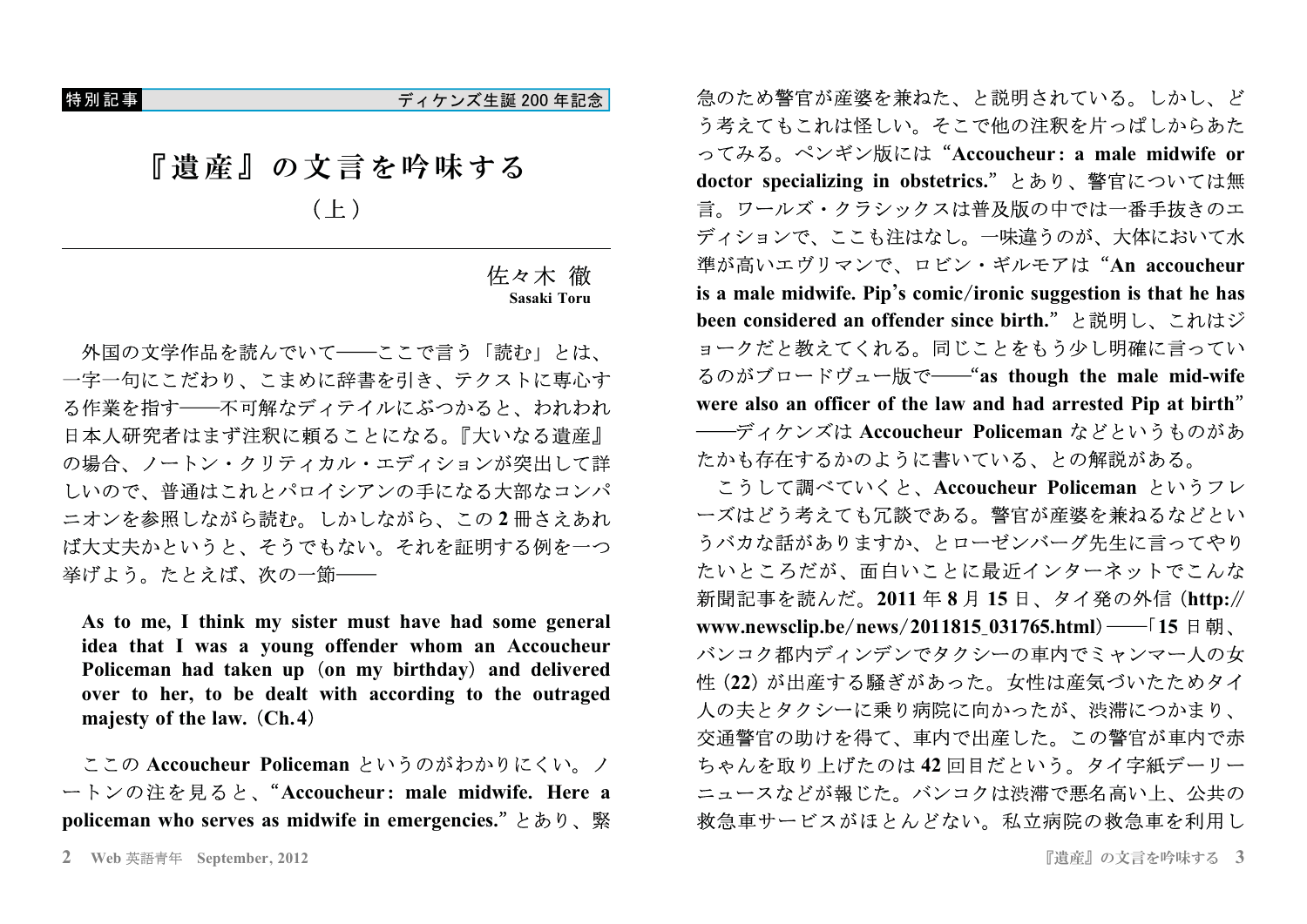ても、サイレンを鳴らした救急車に先を譲る習慣がなく、急 患にとっては厳しい環境だ。」何と、タイには Accoucheur Policeman なるものが存在するではないか! ノートン版はま ったく根拠のない噓偽りを述べているのではなかったのだ。た だし、もちろん、ディケンズは交通事情の悪いバンコクを念頭 に置いて『大いなる遺産』を書いたわけではない。

一方、パロイシアンによる、Accoucheur Policeman の説明 を見てみよう。

The description of Pip as an offender from birth possibly derives from steps taken by midwives known as 'guarding the bed'. Accoucheurs were male midwives, men with no formal training but experienced in assisting women at childbirth. Until the 1850s, the term accoucheur was applied to both women and men midwives, after which *accoucheuse* became increasingly popular. In preparation for a home birth, the mattress was covered with a large skin of red leather which was sold specifically for the purpose and came complete with tapes attached to each corner for fastening to the bedposts. Dirty, folded blankets and sheets were then placed on top of the leather. 'The above plan', medical authorities asserted, 'will effectually protect the bed from injury' (Chavasse, [Advice to Mothers] on the Management of Their Offspring] 1843, 56). (55)

これはかなり見当はずれである。ここまでひどい例は少ない が、パロイシアンの注釈は往々にして要領を得ず、不必要な情 報が多い。

こうして注釈本をいろいろ並べてみると、案外これらのエデ

ィターたちは勉強不足だということがわかる。つまり、先人 の仕事をちゃんと調べていないのだ。実は、既に1986年に、 グイリアーノとコリンズは、"An accoucheur (French) is a male midwife. The narrator is suggesting that he was arrested at birth and delivered over to his sister for punishment."  $\geq$ いう明確な説明を与えていた。この Annotated Dickens という 本は普及版ではないから、見逃すとか、手に入らない、という ことは考えられる。それはそうだが、せめてギルモアのエヴリ マンぐらいは参照すべきだろう。ペンギンとノートンの編者や パロイシアンは自分がよっぽど偉いと思って他の版は参照しな かったのか、それとも、ギルモアが間違っているとでも思った のか。いずれにしても罪は重いと言わねばなるまい。

次に、もう一つ別のディテイルを取り上げよう。第13章で、 ジョーはミス・ハヴィシャムからピップの徒弟奉公の契約金と して25ギニーを受け取る。ところがそのすぐ後、ジョーはこ れをパンブルチュークやジョー夫人に報告する際に、25ポン ド受け取ったと言う。これはどういうことなのか? この点に ついて、シルヴェール・モノーは彼が翻訳した『大いなる潰 産』のフランス語版において注をつけ、「ジョーの間違いとい うよりディケンズの間違いだ」と述べている。K.J. フィール ディングも、モノーの意見に賛成して、"No Doubt Dickens's Mistake."と言い、グイリアーノとコリンズも、ディケンズの slip だと主張する。ペンギン版も、やはりディケンズうっかり説 を採用。ノートン版は "In the ensuing conversation guineas and pounds are used interchangeably. Either way, the riches Joe takes it for: roughly the equivalent of his half-yearly earnings."とするが、ポンドもギニーも interchangeably に使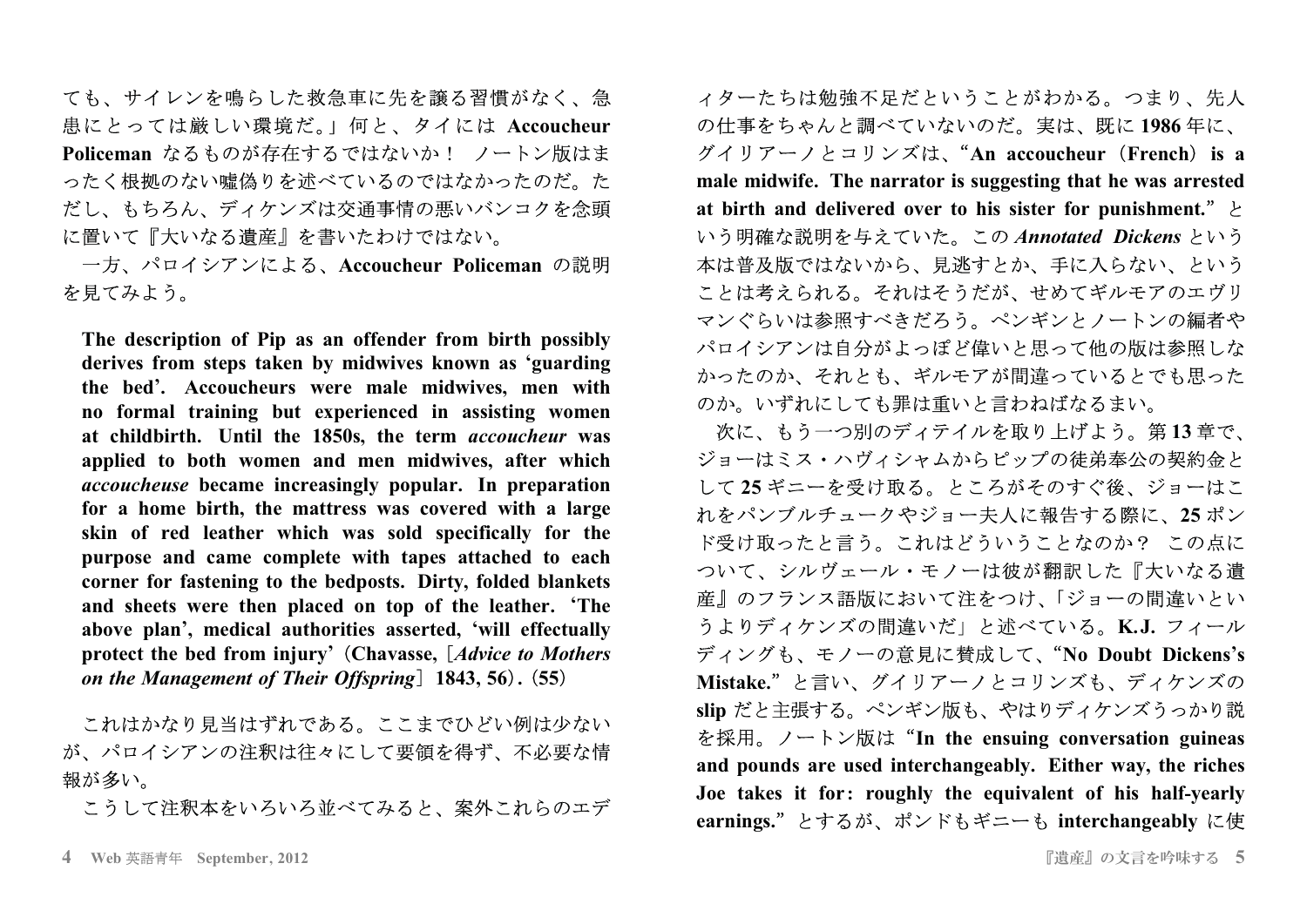っている主体がジョーなのか、ディケンズなのか、判然としな い。一方、パロイシアンはこんな風に説明する。

A guinea was twenty-one shillings (1£ 1s 0d), making the actual sum £26 5s. Subsequently reported by Joe, followed by Pumblechook, as 'five-and-twenty pound', the change appears to indicate a shift in the social register: the guinea was considered a more gentlemanly amount than £1. You paid tradesmen, such as blacksmiths or carpenters, in pounds but gentlemen, such as artists, in guineas, a unit always specified for the rate of pay to the contributors of [Household Words]. The sum was a handsome gesture on two counts  $\ldots$  (127)

彼の説明はここからまだ5行も続く! 例によって長たらし く、要領を得ない。「ジョーのような労働者は普段ギニーを用 いない」と1行で言えばいいのに! なるほどモノーたちが主 張するように、ディケンズが 25 ギニーと書いたことを忘れて 25 ポンドと書いてしまった、という可能性は十分にある。(デ ィケンズ小説におけるこの種のエラーについてはまた後で触れ る。)だが、ここはあえて少数派のパロイシアンの意見を支持 して、ディケンズはわざとジョーに間違えさせているのだと考 えたい。少なくとも、そう読んだ方が面白い。

ローゼンバーグのノートン版は作るのに30年かかったとい うだけあって、確かに詳細で、情報豊かなものだ。しかし、ロ ーゼンバーグは困った人で、自分が機智に富んだ人間だとかた く信じて疑わない。フィリップ・コリンズは信頼すべき学者だ が、彼がノートン版の裏表紙で"Rosenberg is the wittiest and sprightliest of Dickensian commentators"などと褒めるのは、

いくら宣伝文句とはいえ、どうかと思う。ローゼンバーグの真 骨頂を示す例を一つ提示しよう。第10章でピップが「三人の 陽気な船頭」亭に行くと、見知らぬ男がジョーと酒を飲んでい る。これはマグウィッチがよこしたメッセンジャーで、彼は鑢 で自分の飲み物をまぜたりしてピップの注意を惹く。この点に ついて、ローゼンバーグは以下のような脚注をつけている。

Dickens is being awfully high-handed in allowing the file to travel so freely among criminals. Very likely it would have been taken from the convict at the time of his capture in Chapter 5. Dickens's textual disinfectant is discussed on  $p.449. (64)$ 

この high-handed は「無茶な」、あるいは「強引な」という 意味か。鑢がマグウィッチからメッセンジャーに渡されてい た、というのは随分強引な話だ、とローゼンバーグはおそらく 言いたいのだろう。マグウィッチが鑢を持って逃げたにして も、それは彼が逮捕された時に没収されるはずだから、その同 じ鑢をメッセンジャーが持っているわけはない、というのは正 しい理屈である。マグウィッチが逮捕された時に鑢を持ってい なかったとすると、メッセンジャーが、マグウィッチが使った のと同一の鑢を持っている可能性は、次に述べるような条件で しか発生しない–––マグウィッチが流刑地のオーストラリア で、囚人仲間にこう言う。「おい、おまえ、今度イギリスに帰 るんだろ。それなら、ちょっと頼まれてくれ。テムズの河口、 監獄船の近くの湿地の、土手のくさむらの横、牛が三頭昼寝し てるそばに、俺が十年前に使った鑢が落ちてるはずだ。それを 拾って、村の鍛冶屋に行って、そこの坊主に2ポンド渡してく

<sup>6</sup> Web 英語青年 September, 2012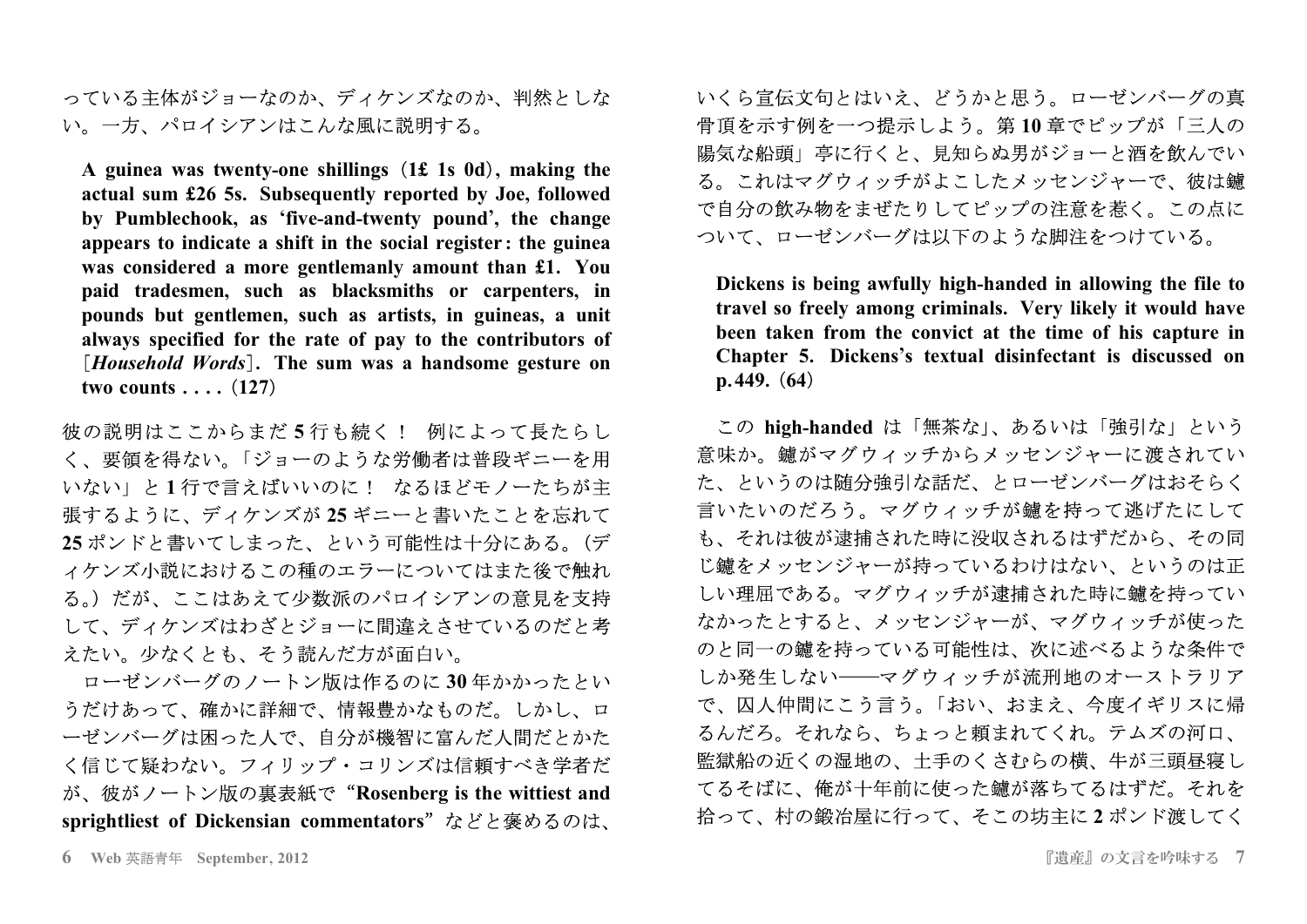れ。その時に鑢を見せるんだぞ」――つまり、ばかばかしいほ どあり得ない話なのだ。だからここで説明をやめておけばいい のに、ローゼンバーグは言わずもがなのことをのたまう。上の 引用の最後の文に、ディケンズの textual disinfectant という 妙な表現がある。「テクストの殺菌剤」とは何ぞや? ローゼ ンバーグはこれが witty な表現だと思っているのだろう。とに かく、彼の指示に従って 449 ページを見てみる。そこは巻末の 付録で、ディケンズの改訂について詳細な説明がなされている (下線部分の in はノートン版の誤植で、on が正しい)。

**We are left with one nifty detail again Dickens kept it under wraps until 1861 when it must have struck him as , an essential clue to the narrative <sup>a</sup> dramatic foreshadowing , that he should have thought of before During his second . encounter with Magwitch Pip observes that Magwitch <sup>s</sup> , " ' eyes looked so awfully hungry too that when I handed , ,** him the file, it occurred to me he would have tried to eat it, if he had not seen my bundle." [p.20] In 1861 Dickens **introduced eight low worlds when I handed him the file : , "** and he laid it down in [sic] the grass, it occurred to me he would have tried to eat it" — that is, it occurred to Dickens (but not until after the serial had run its run) that it would be expedient to plant the file where it can be picked by **anybody who chose to lay his hands on it When we next . see the file or its cousin one of Magwitch <sup>s</sup> connections** - **, ' dumbfounders Pip by using it as <sup>a</sup> swizzle stick stirring his , rum and rubbing his leg in <sup>a</sup> very odd way , .**

ローゼンバーグはここでは nifty detail とか under wraps と か、わざと口語的な表現を用いて気取っている―― nifty はた

ぶん「巧みな」、**under wraps** は「隠す」「使わないでおく」の 意であろう。要は、ディケンズは雑誌連載時には気がつかなか ったけれども、単行本にする時にうまい具合に改訂したという ことらしい。しかし単行本の時まで「手の内を隠していた」と いうような言い方は奇妙なだけでなく、甚だしい見当違いであ る。ここでのローゼンバーグの論点は、ディケンズが後から Á ì % a Å i **8 essential clue to the** narrative を活かすための伏線になっているということだ。つ まり、マグウィッチが鑢を下に置くのは後でそれを誰かが拾う ための伏線だ、という主張である。誰かというのは例のメッセ ンジャーを指すのだろうが、それはあり得ない話だ。テクスト の当該箇所を見てみよう。

I was soon at the Battery after that, and there was the right  $Man$ ,  $\rightarrow$  **hugging himself** and **limping** to and fro, as if he **had never all night left off hugging and limping waiting ,** for me. He was awfully cold, to be sure. I half expected to **see him drop down before my face and die of deadly cold. His eyes looked so awfully hungry too that when I handed ,** him the file and he laid it down on the grass, it occurred to me he would have tried to eat it, if he had not seen my bundle. He did not turn me upside down this time to get at what I had, but left me right side upwards while I opened **the bundle and emptied my pockets Norton p 20 . ,.** -

家から食料と鑢を持ってきたピップはまずマグウィッチに鑢 を渡す。マグウィッチはピップが運んできた食べ物に気がつい て、草の上に鑢を置く。これは鑢を手に持っていたら食べ物を 口に運べないから下に置いただけのことだろう。後で人がそれ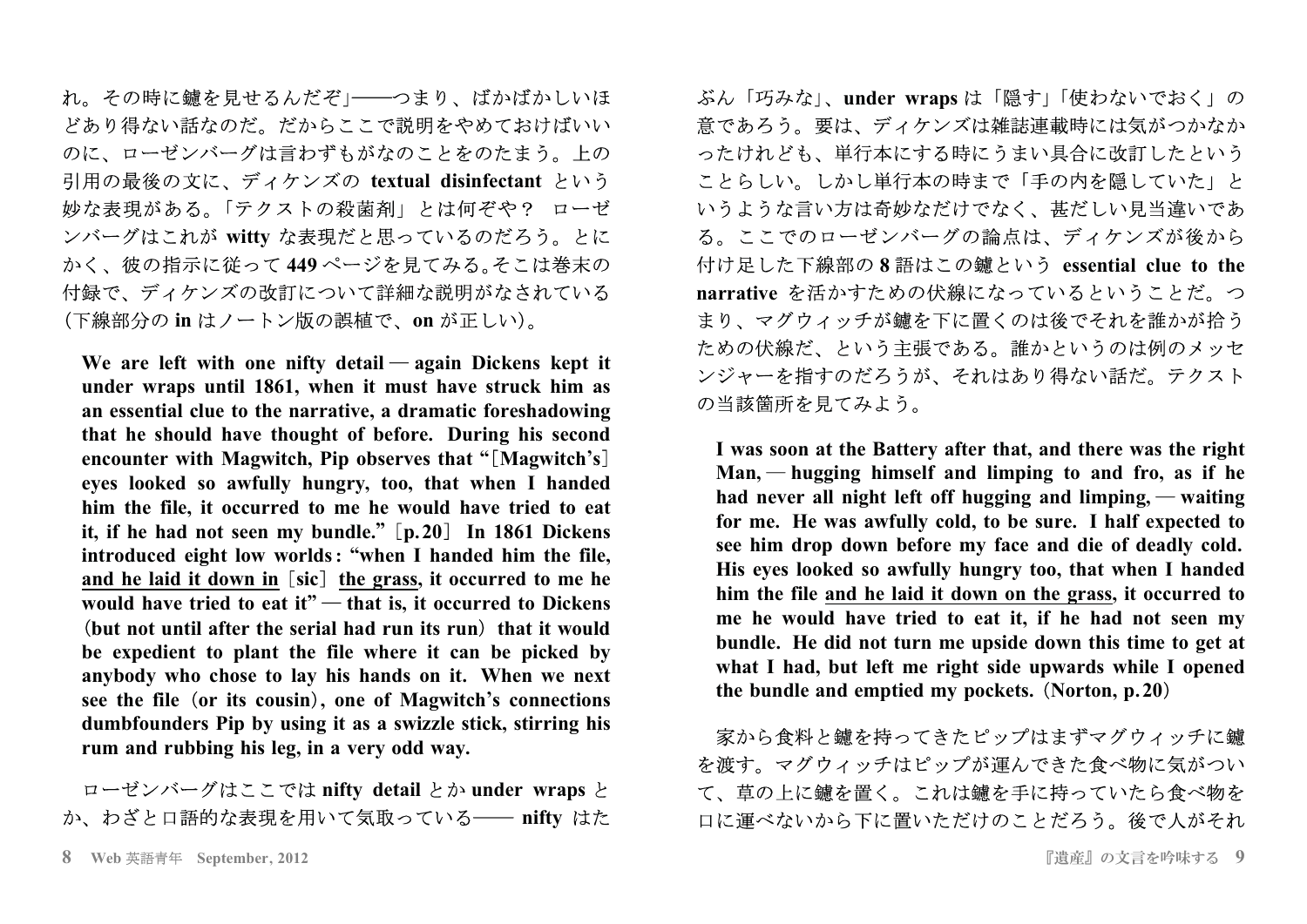を拾うための伏線だとは到底思えない。実際マグウィッチは、  $2<sup>0</sup> - \tilde{v}$ 後で、"The last I heard of him, I stopped in the mist to listen, and the file was still going." とあるように、ふたた びこの鑢を手にして鎖を切っている。もしもディケンズが伏線 を意図したならば、この後に、マグウィッチが、「テムズの河 口、監獄船の近くの湿地の、土手のくさむらの横、牛が三頭昼 寝してるそばに鑢を置いた」とかいうようなディテイルを書き 入れねばならなかったのである。

他人の注釈にケチをつけるのはこのぐらいにしておこう (実 のところ、ローゼンバーグやパロイシアンに教わったことはた くさんあるので、彼らの仕事にはむしろ謝意を捧げねばならな い)。『大いなる遺産』を精読していて、「ああ、この小説はよ くできてるな」と感心させられるのは、さまざまなディテイル が意外な形で繰り返され、テクストの意味を増幅し、強調して いる点である。ピーター・ブルックスのやたら難しい指摘を待 つまでもなく、この小説において「反復」が重要な意味合いを 持っているのは明らかだ。ピップの人生にあっては、マグウィ ッチとの出会いが反復され、いかにこれが彼の人生に決定的な 意味を持つかが浮き彫りにされている––

It was wretched weather; stormy and wet, stormy and wet: and mud. mud. mud. deep in all the streets....

Alterations have been made in that part of the Temple since that time, and it has not now so lonely a character as it had then, nor is it so exposed to the river. We lived at the top of the last house, and the wind rushing up the river shook the house that night, like discharges of cannon, or breakings of a sea. (Ch.39)

これはマグウィッチがオーストラリアから帰って来る晩の描 写で、ここでは冒頭ピップとマグウィッチが出会う湿地の 「泥」に加えて、囚人の逃走を知らせる「大砲」の音によって 過去の出来事とのつながりが強調されている。

We thought it best that he should stay in his own rooms; and we left him on the landing outside his door, holding a light over the stair-rail to light us down stairs. Looking back at him, I thought of the first night of his return, when our positions were reversed, and when I little supposed my heart could ever be as heavy and anxious at parting from him as it was now.  $(Ch.46)$ 

また、上の部分では、テクストは意図的に第39章における テンプルの階段での二人の再会を思い起こすよう読者に求めて いる。こういう顕著な形での反復を支えるように、この小説に は小さな反復がいっぱいつまっている。既に hand や hanging といった、繰り返し用いられるイメージについては語り尽くさ れているので、気づきにくい例を二つ示しておこう。たとえ ば、ピップはジョー夫人が切り分けたパンを食べる時、彼女の エプロンにささっている針を食べさせられる (第2章)。これ を念頭に置いて、次の引用を読んでみる。

But Mrs. Pocket was at home, and was in a little difficulty. on account of the baby's having been accommodated with a needle-case to keep him quiet during the unaccountable absence (with a relative in the Foot Guards) of Millers. And more needles were missing than it could be regarded as quite wholesome for a patient of such tender years either to apply externally or to take as a tonic. (Ch.33)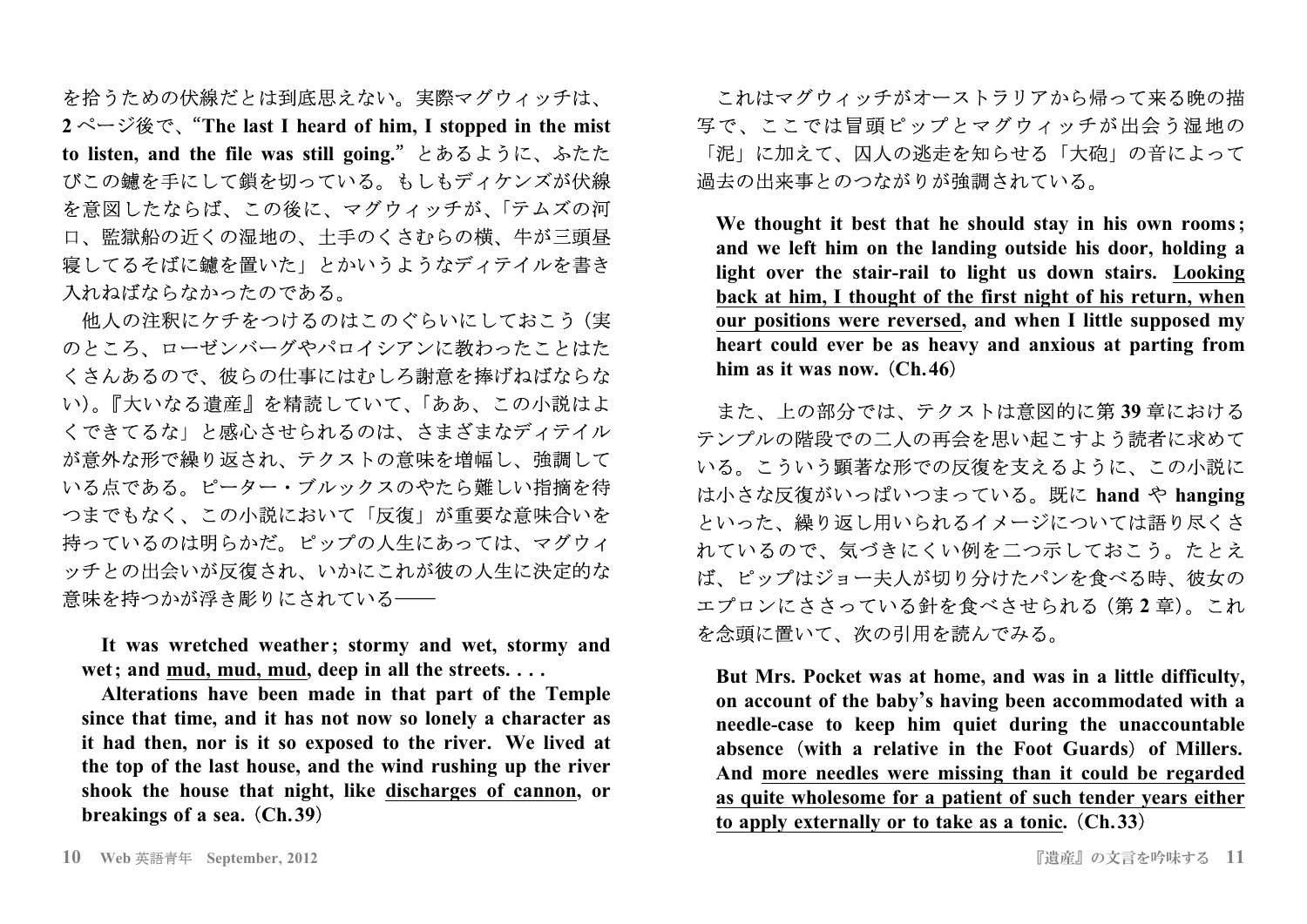〈針を食べる〉というモチーフが滑稽な形で繰り返され、ポ ケット家の赤ん坊もピップと同じ危機に瀕していることがわか る。子供を不幸にするひどい子育てが労働者の家庭のみの問題 ではないという真面目な主題を、このテクストはなんとも愉快 な形で提出しているのである。

あるいは、第19章で、great expectations を与えられたピッ プがロンドンに出ていく準備をするところ。彼はまずトラブの 店で服を作る。その時、トラブは小僧を以下のように叱りつけ る。そしてすぐ後、ピップはパンブルチュークとワインでお祝 いをして酔っぱらってしまう。

"Hold that noise," said Mr. Trabb, with the greatest sternness, "or I'll knock your head off!" ...

I said he might, and [Pumblechook] shook hands with me again, and emptied his glass and turned it upside down. I did the same; and if I had turned myself upside down before drinking, the wine could not have gone more direct to my head.  $(Ch.19)$ 

次にこの小説の冒頭、ピップとマグウィッチの出会いを引く。

"Hold your noise!" cried a terrible voice, as a man started up from among the graves at the side of the church porch. "Keep still, you little devil, or I'll cut your throat!"...

The man, after looking at me for a moment, turned me upside down, and emptied my pockets.  $(Ch.1)$ 

## こうして並置すると、第19章のテクストの言葉は巧みに第 1章の出来事を反復し、微妙な形でピップの過去を再現してい

ることがわかる。これは彼の expectations の背後にあるマグウ イッチの存在を暗示し、彼の立身出世が昔の決定的な出来事の 影響下にあることをほのめかしているように見える。これなど まことに細かい例であるが、僕にとってディケンズ小説の面白 さは多分にこのような小説言語の不思議な振舞いの中にひそん でいる。ピップの人生において昔の出来事が反復されるよう に、このテクストの中にはいろいろな反復があり、読者はそれ に機敏に反応するよう求められる。次に、この小説であまり注 目されない場面を取り上げ、そこにいかなる反復が仕組まれて いるか、検証してみたい。

ミス・ハヴィシャムがピップに再三、"Plav. play"と求める 声は読む者の耳にこびりついて離れない。「プレイ」はこの小 説の大事な構成要素であり、それに大きく関わるのがウォプス ル氏である。氏によるリローの戯曲『ロンドンの商人』の朗読 は、ピップを手にかけて育てた恩人ジョー夫人殺人未遂事件の 呼び水となり、戯曲の主人公ジョージ・バーンウェルよろしく ピップがそれについて責任を感じるという、〈罪の意識〉の主 題展開に明らかに重要な役割を果たす。また、ウォプスル演じ る『ハムレット』については、アレグザンダー・ウェルシュを はじめ、既にいろいろな批評家が考察を加えている。しかし、 ウォプスルがからむプレイはもう一つある。第47章のパント マイムである。この場面を真剣に考えようとした論文は見たこ とがないが、このばかばかしい芝居も、滑稽な形ではありなが ら、メイン・プロットにおけるさまざまな出来事を反復し、全 体の効果に寄与しているのである。

まず、この挿話が物語のどこに位置しているか、確認してお こう。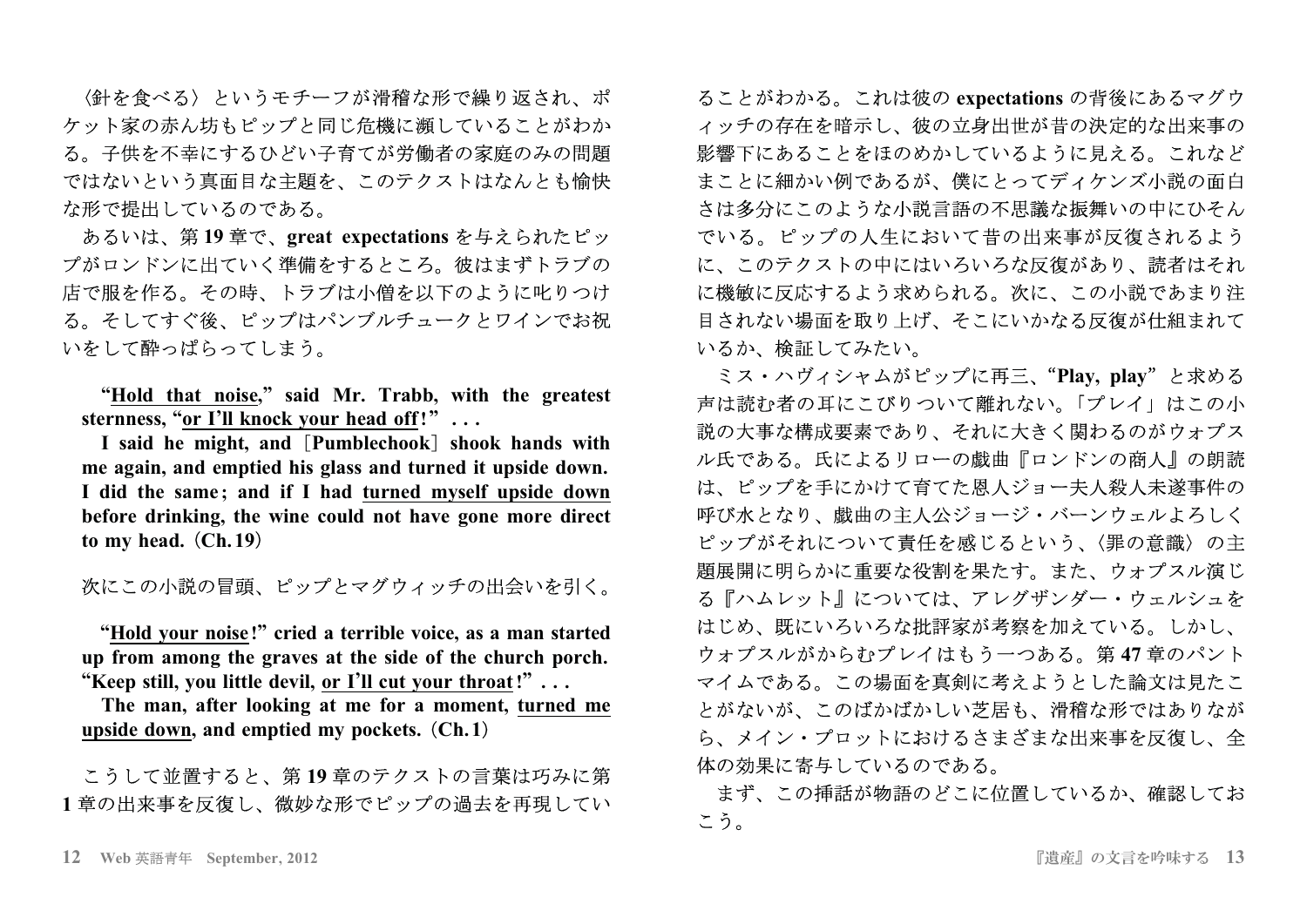- 第45章 「家に帰ってはなりません」という警告を受け、ピ ップはコヴェントガーデンのハマムズ・ホテルに 行く。その後、家は監視されている、とウェミッ クに警告を受ける。(後にわかるが、コンピィソン が監視していた。)
- 第46章 クララの家に移動したマグウィッチを訪ねる。
- 第47章 ウォプスルのパントマイム。コンピィソンがピッ プの後ろにいる。

次に、問題のパントマイムの描写を引く。長いので、日本語 に訳しておく。

舞台の上には高潔な英国海軍の水夫長がいた。彼はまことに すばらしい人物だったが、ズボンに関して言うと、もう少し 引き締まっていた方がいい場所と、もう少し緩い方がいい場 所があった。寛大で勇敢だったが、帽子が目を隠してしまう まで背の低い連中の頭を叩いたし、愛国者だったが、誰が税 金を払うことにも大反対だった。彼は布に包んだプディング のような、お金を入れた袋をポケットに入れており、これを 頼みにベッドカヴァーに身を句んだ娘と結婚し、盛大な祝宴 の運びとなった。ポーツマスの全住民(最新の統計によると 総計九名)が浜辺に出て、自分自身の手をもみ合わせ、自分 以外の全員の手を握り、「祝いの酒でグラスを満たせ!」と 歌う。そこへ浅黒い顔の水夫が登場。彼はグラスを満たさな いし、他のどんな提案にも乗らない。「おまえの心は顔と同 じぐらい黒い」と水夫長は皆を前にして言う。水夫は全人類 を苦難に落とし入れるべく二人の仲間を誘う。この計画は効 果的に実行され (彼は政界にかなりのコネがある)、世の中

を元の状態に戻すのにその夕の半ばが費やされた。それを成 し遂げたのは白い帽子、黒いゲートルに、赤い鼻の正直な小 男の雑貨商だった。彼は鉄の焼き網を持って大きな振り子時 計の中に身を隠し、耳を澄ます。そして外に出てくると、盗 み聞きだけではやりこめることのできなかった者全員を後ろ から焼き網で殴り倒す。ここで、これまでお呼びでなかった ウォプスル氏がガーター勲章をつけてようやく登場。海軍本 部からじきじきに全権特使として派遣されてきた氏は、悪者 たち全員にすぐさま監獄行きを命じ、水夫長には勲功に対す る感謝の印として国旗を持参してきたと告げる。水夫長は初 めて男らしさを失い、恭しく国旗で目を拭う。それから元気 を出すと、ウォプスル氏に閣下と呼びかけ、お手を取ってよ ろしいでしょうかと尋ねる。ウォプスル氏は威厳を見せなが ら優雅に許可を与える。すると彼は直ちに埃っぽい舞台の袖 に押しやられ、中央で全員がホーンパイプを踊る。氏は袖か ら不満げな目で観衆を見まわし、私に気がついた。

二番目の出し物は昨年のクリスマス・パントマイムの最新 超大作喜劇だった。幕が開くと、遺憾ながらウォプスル氏ら しき人物が、仰々しいメーキャップを施したてかてか光る顔 に、赤いカーテンの切れ端を髣の毛代わりにくっつけ、足に は赤い毛織の靴下をはいて、鉱山の中で稲妻の制作にいそし んでいた。巨漢の師匠が夕食を取るために(声をからして) 帰ってくると、彼はひどくおどおどした。しかし、程なく彼 はもっと立派な姿を見せる。無知な農夫が横暴な父親ぶりを 発揮して、娘が選んだ結婚相手を認めず、二階の窓から小麦 粉の袋をかぶって彼氏の上に飛び降りたため、「若人の恋愛 をとりもつ妖精」が助力を求めて、大層な話しぶりをする魔 法使いを呼び出したのだ。これが今や独り立ちしたウォプス ル氏だった。山高帽をかぶり、一巻本の魔術大辞典を脇の下 にはさんだ彼は、明らかに波乱万丈の旅の後、足元をふらつ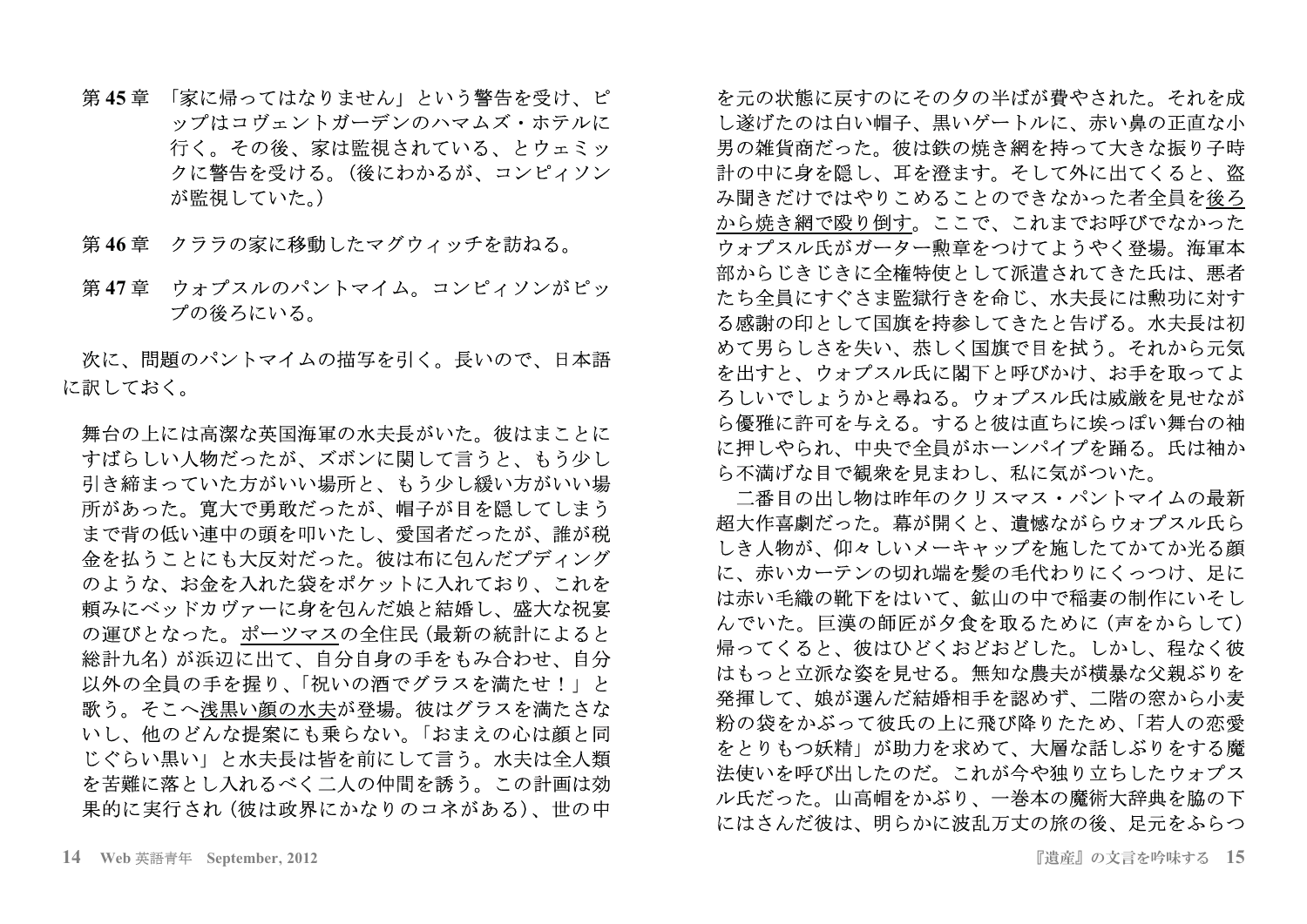かせて地球の反対側から地下を通って到着。魔法使いの地上 での使命は主として人々が彼に向かって叫び、歌い、踊り、 突っかかってくる中、さまざまな色の炎で照らされて立って いることであったから、彼には暇な時間がたっぷりあった。 その間中、彼は度肝を抜かれたように目を大きく見開いて私 の方をじっと眺めていたものだから、こちらがすっかり驚い てしまった。

この晩のウォプスル氏のパントマイムは二本立ての上演で、 最初は海洋メロドラマのパロディーである。最初にポーツマス の浜に住民が出てきて主人公の結婚を祝福する。第39章に明 らかなように、ポーツマスはオーストラリアから帰ってきたマ グウィッチが上陸した港であった。上の引用の終わりから7行 目を見ると、ウォプスル氏は「地球の反対側」(antipodes)か らやって来る。これは舞台の trapdoor から上がってくること を表しているのだが、ここでわれわれは、ウェミックがピップ にジャガーズの底深さを説明する時に、オーストラリアみたい に深いと言って事務所の床を指し、この国が地球の裏側にある ことを示していたというエピソード (第24章) を思い出さねば ならない。そうすれば、antipodes からの人物の登場は〈マグ ウィッチの帰還〉をほのめかしているとわかり、ますますウォ プスルのお芝居が物語の本筋に関わっているという印象が強ま るであろう。

そうなると、気にかかるのが上の引用の「ポーツマス」の 3行下にある「浅黒い顔の水夫」(dark-complexioned Swab) という表現だ。この swab について、ローゼンバーグは naval officer or sailor と言う。確かに OED も両方の意味をのせて

いる。しかし、一体どっちなのだろう? ギルモアは黙して語 らず。パロイシアンは士官、グイリアーノとコリンズ、および ペンギンは水夫だと主張する。ブロードヴュー版は、驚いたこ とに Neglo sailor と断言している。「水夫」が多数派なので、 訳では「浅黒い顔の水夫」としたものの、かなり未練が残る。 なぜなら、これは「士官」と考えた方が面白いからだ。この 人物はポーツマスの浜辺で祝宴を開いた男――つまりマグウ ィッチを連想させる人物–––に楯突いて邪魔をする。これが 士官だとすれば、当然ジェントルマンであり、いきおいコン ピィソンを想起させる。さらに、「彼は政界にかなりのコネが ある」(considerable political influence) というのがジョーク でなく、文字どおりに解釈できるなら、マグウィッチがコンピ ィソンのジェントルマンぶりを見せつけられる例の裁判 (第 42章)のくだりを思い起こさせる。いや、何より、この芝居を ピップの気づかぬまま彼の後ろでコンピィソンが見ている、と いう事実を思い出さねばならない。ピップは自分の後ろにコン ピィソンがいることを知らない。そして、彼は自分の目の前の 舞台の上で繰り広げられる物語の中にコンピィソンが隠れてい ることにも気づかない。こういう状況がここで設定されている と考える方が、アイロニックで面白いのではなかろうか。だか ら swab を士官と読む解釈は捨てがたい魅力を持っているので ある。

ウォプスルのお芝居はこの点以外にも、ピップの物語におけ るいくつかのエピソードを再現している。第一段落の真ん中あ たり、「正直な小男の雑貨商」が出てきて、悪者たちを背後か ら焼き網 (gridiron) で殴り倒す。この〈背後から金属で人を 殴る〉というのは、この後第53章で明らかになるように、ま